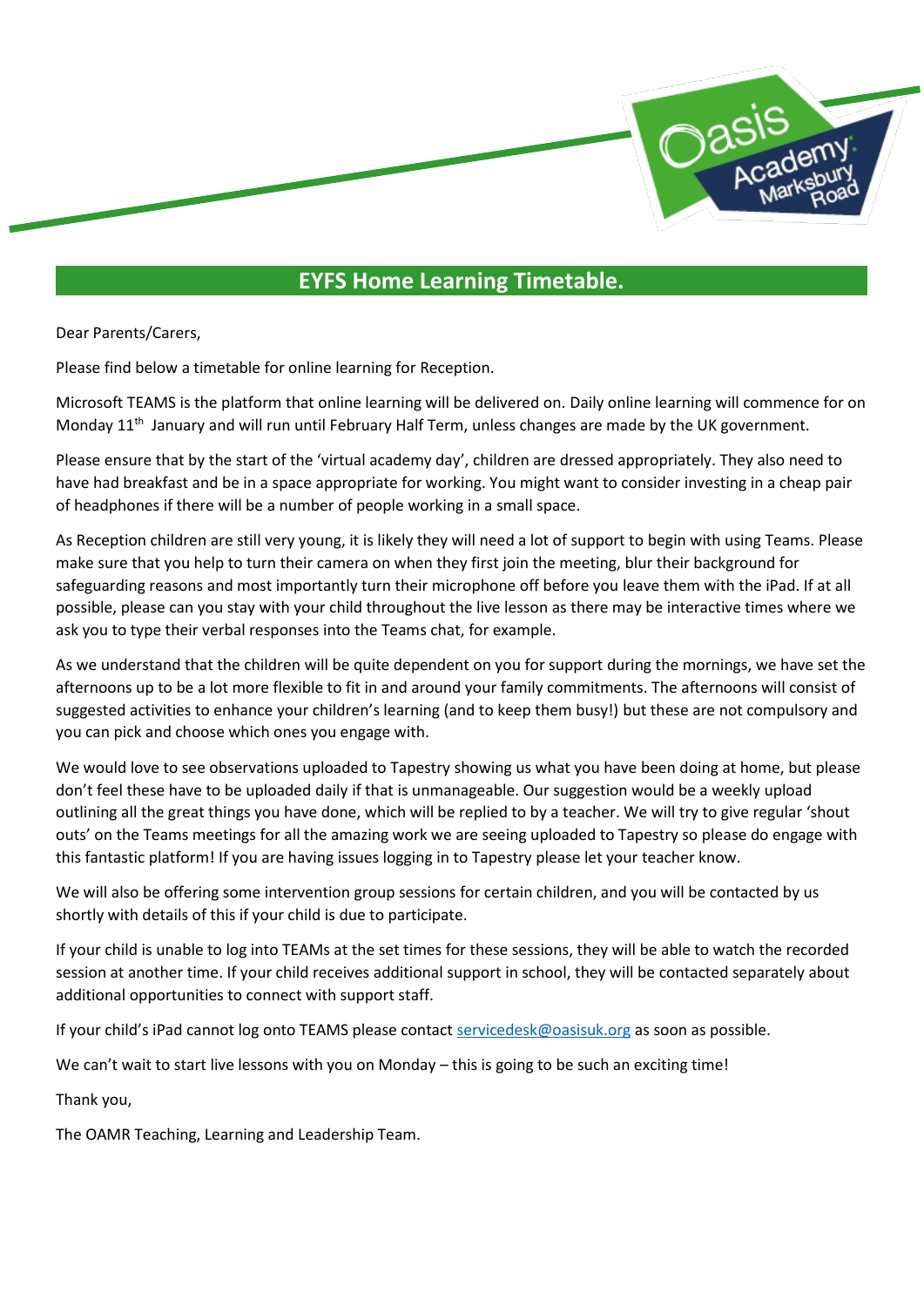| <b>Time</b>  | <b>Learning</b>                                                                                                                                                                                                                                                                                                                          |
|--------------|------------------------------------------------------------------------------------------------------------------------------------------------------------------------------------------------------------------------------------------------------------------------------------------------------------------------------------------|
| 8:30-9:00    | Monday, Wednesday, Friday $\rightarrow$ PE with Sam. On Teams, go onto the 'PE' channel. Sam will pre-<br>record these sessions which your child can work through at their pace. Ensure your child has<br>comfortable clothes and a place to work out.                                                                                   |
|              | Tuesday, Thursday $\rightarrow$ Please look on the PE channel on Teams for our suggested 'workout' of the<br>day for your child.                                                                                                                                                                                                         |
|              | This is not a live lesson - your child does not need to log into TEAMs. This is self-directed time and<br>can be built in to any part of the day.                                                                                                                                                                                        |
| $9:00-10:00$ | Phonics: On TEAMS, go onto the 'Phonics' channel. Your child will have live lesson with a teacher                                                                                                                                                                                                                                        |
|              | from OAMR. This may not be your usual class teacher but will still be a friendly familiar face! (3)                                                                                                                                                                                                                                      |
|              | Following the live lesson (which will be approximately 20 minutes) your child may be given a<br>challenge to work on.                                                                                                                                                                                                                    |
|              | Please ensure your child has a pencil and some paper ready for all of these sessions. Please take a<br>photograph of any work they do and upload to Tapestry, as above.                                                                                                                                                                  |
| 10:00-11:00  | Literacy: On TEAMS, go to the channel 'Literacy'. Your child will have live lesson with a teacher from<br>OAMR – remember this may not be your usual class teacher $\circled{e}$                                                                                                                                                         |
|              | Following the live lesson (which will be approximately 20 minutes) your child may be given a<br>challenge to work on.                                                                                                                                                                                                                    |
|              | Please ensure your child has a pencil and some paper ready for all of these sessions. Please take a<br>photograph of any work they do and upload to Tapestry, as above.                                                                                                                                                                  |
| 11:00-11:30  | <b>BREAK TIME</b>                                                                                                                                                                                                                                                                                                                        |
|              | Your child could play with toys at home, relax, play a game, go outside, you could go for a walk,<br>connect with friends or just have some down time. You might want to schedule in a drink or a snack,<br>and maybe a toilet break.<br>Children in school will be having their outdoor break time during this session.                 |
|              |                                                                                                                                                                                                                                                                                                                                          |
| 11:30-12:30  | Maths: On TEAMS, go to the channel 'Maths'. Your child will have either a live or pre-recorded<br>lesson from a teacher at OAMR.                                                                                                                                                                                                         |
|              | Children are in different maths groups based on their confidence with maths - circles, triangles and<br>rectangles. You will be sent an email shortly letting you know which group your child is in. It is<br>very important you watch the lesson designed for your child's group as this is the level they are<br>working at in school. |
|              | Following the lesson (which will be approximately 10-15 minutes) your child may be given a<br>challenge to work on.                                                                                                                                                                                                                      |
|              | At the start of each session there will be a slide explaining what you will need for the session -<br>please ensure your child has these resources before they begin. Please take a photograph of any<br>work they do and upload to Tapestry, as above.                                                                                  |
| 12:30-1:30   | <b>LUNCH TIME</b>                                                                                                                                                                                                                                                                                                                        |
| 1:30-2:30    | Afternoon Activities: On Teams, go to the 'Afternoon Activities' channel and go to the 'files' tab                                                                                                                                                                                                                                       |
|              | where you will find the suggested afternoon activities for the week to use as you wish. These are all<br>designed by a teacher to enhance your child's learning and please pick and choose these as you                                                                                                                                  |